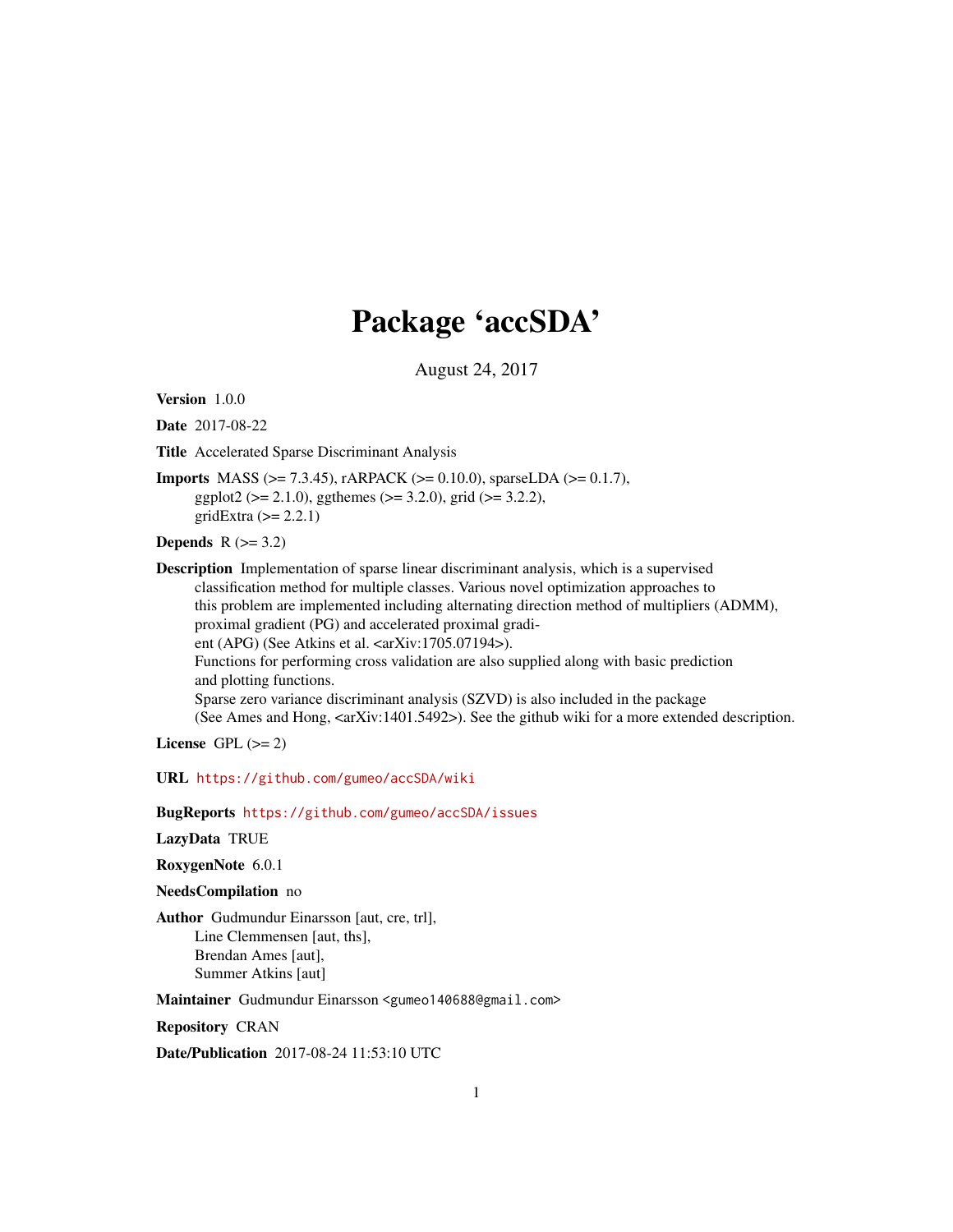# <span id="page-1-0"></span>R topics documented:

| Index |  |
|-------|--|

accSDA *accSDA: A package for performing sparse discriminant analysis in various ways.*

# Description

The accSDA package provides functions to perform sparse discriminant analysis using a selection of three optimization methods, proximal gradient (PG), accelerated proximal gradient (APG) and alternating direction method of multipliers (ADMM). The package is intended to extend the available tools to perform sparse discriminant analysis in R. The three methods can be called from the function [ASDA](#page-1-1). Cross validation is also implemented for the L1 regularization parameter. Functions for doing predictions, summary, printing and simple plotting are also provided. The sparse discriminant functions perform lda on the projected data by default, using the lda function in the MASS package. The functions return an object of the same class as the name of the function and provide the lda solution, along with the projected data, thus other kinds of classification algorithms can be employed on the projected data.

<span id="page-1-1"></span>ASDA *Accelerated Sparse Discriminant Analysis*

#### Description

Applies accelerated proximal gradient algorithm, proximal gradient algorithm or alternating direction methods of multipliers algorithm to the optimal scoring formulation of sparse discriminant analysis proposed by Clemmensen et al. 2011.

 $argmin |(Y_t \theta - X_t \beta)|_2^2 + t |\beta|_1 + \lambda |\beta|_2^2$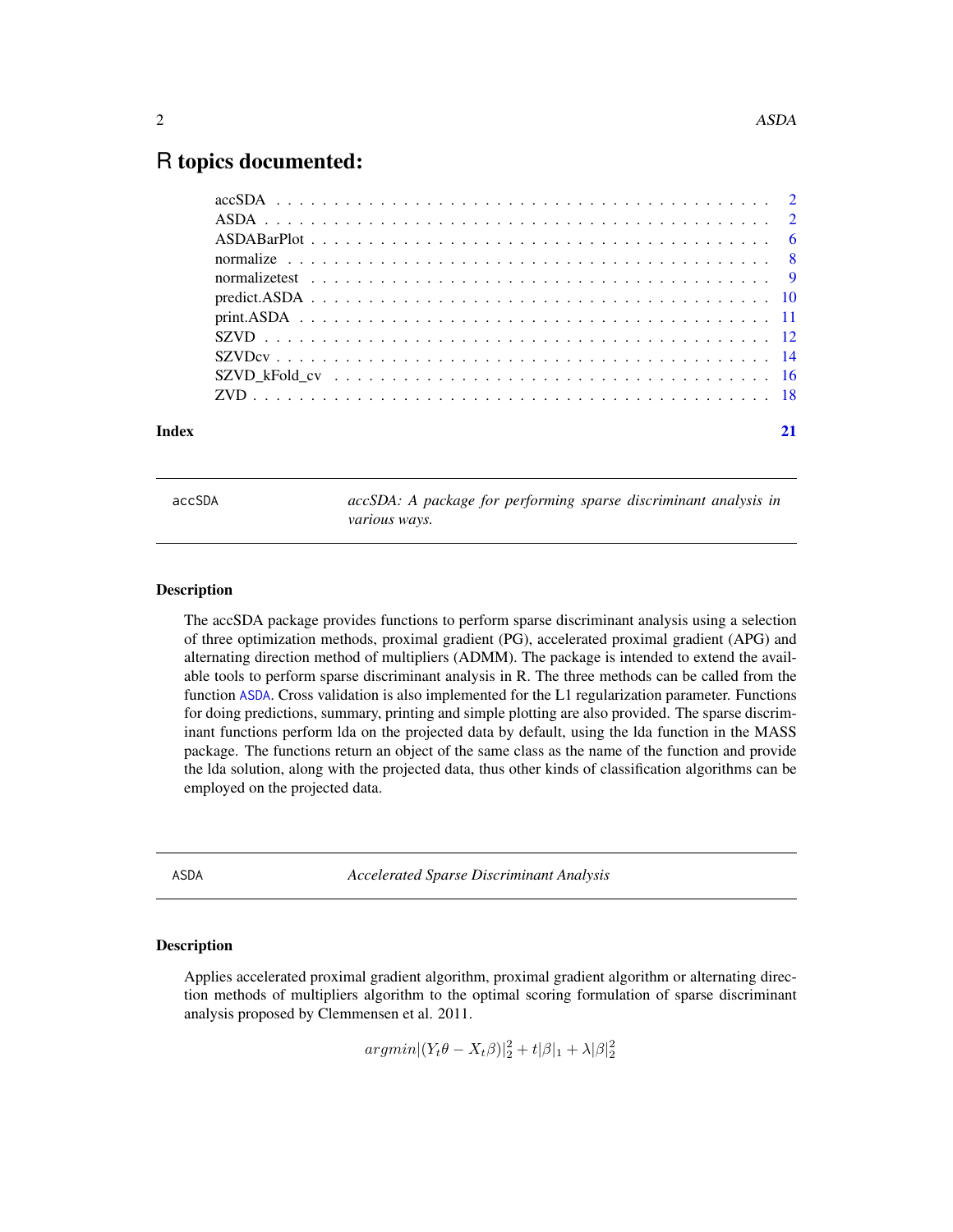#### <span id="page-2-0"></span> $ASDA$  3

# Usage

 $ASDA(Xt, \ldots)$ 

```
## Default S3 method:
ASDA(Xt, Yt, Om = diag(p), gam = 0.001, lam = 1e-06,q = K - 1, method = "SDAAP", control = list(), ...)
```
# Arguments

| Xt              | n by p data matrix, (can also be a data.frame that can be coerced to a matrix)                                                                                                                                                                            |
|-----------------|-----------------------------------------------------------------------------------------------------------------------------------------------------------------------------------------------------------------------------------------------------------|
| $\cdots$        | Additional arguments for 1 da function in package MASS.                                                                                                                                                                                                   |
| Yt              | n by K matrix of indicator variables (Yij = 1 if i in class j). This will later be<br>changed to handle factor variables as well. Each observation belongs in a single<br>class, so for a given row/observation, only one element is 1 and the rest is 0. |
| Om              | p by p parameter matrix Omega in generalized elastic net penalty.                                                                                                                                                                                         |
| gam             | Regularization parameter for elastic net penalty.                                                                                                                                                                                                         |
| 1 <sub>am</sub> | Regularization parameter for 11 penalty, must be greater than zero. If cross-<br>validation is used ( $CV = TRUE$ ) then this must be a vector of length greater than<br>one.                                                                             |
| q               | Desired number of discriminant vectors.                                                                                                                                                                                                                   |
| method          | This parameter selects which optimization method to use. It is specified as a<br>character vector which can be one of the three values                                                                                                                    |
|                 | SDAP Proximal gradient algorithm.                                                                                                                                                                                                                         |
|                 | SDAAP Accelerated proximal gradient algorithm.                                                                                                                                                                                                            |
|                 | SDAD Alternating directions method of multipliers algorithm.                                                                                                                                                                                              |
| control         | List of control arguments. See Details.                                                                                                                                                                                                                   |

# Details

The control list contains the following entries to further tune the algorithms.

- PGsteps Maximum number if inner proximal gradient/ADMM algorithm for finding beta. Default value is 1000.
- PGtol Stopping tolerance for inner method. If the method is SDAD, then this must be a vector of two values, absolute (first element) and relative tolerance (second element). Default value is 1e-5 for both absolute and relative tolerances.
- maxits Number of iterations to run. Default value is 250.
- tol Stopping tolerance. Default value is 1e-3.
- mu Penalty parameter for augmented Lagrangian term, must be greater than zero and only needs to be specified when using method SDAD. Default value is 1.
- CV Logical value which is TRUE if cross validation is supposed to be performed. If cross-validation is performed, then lam should be specified as a vector containing the regularization values to be tested. Default value is FALSE.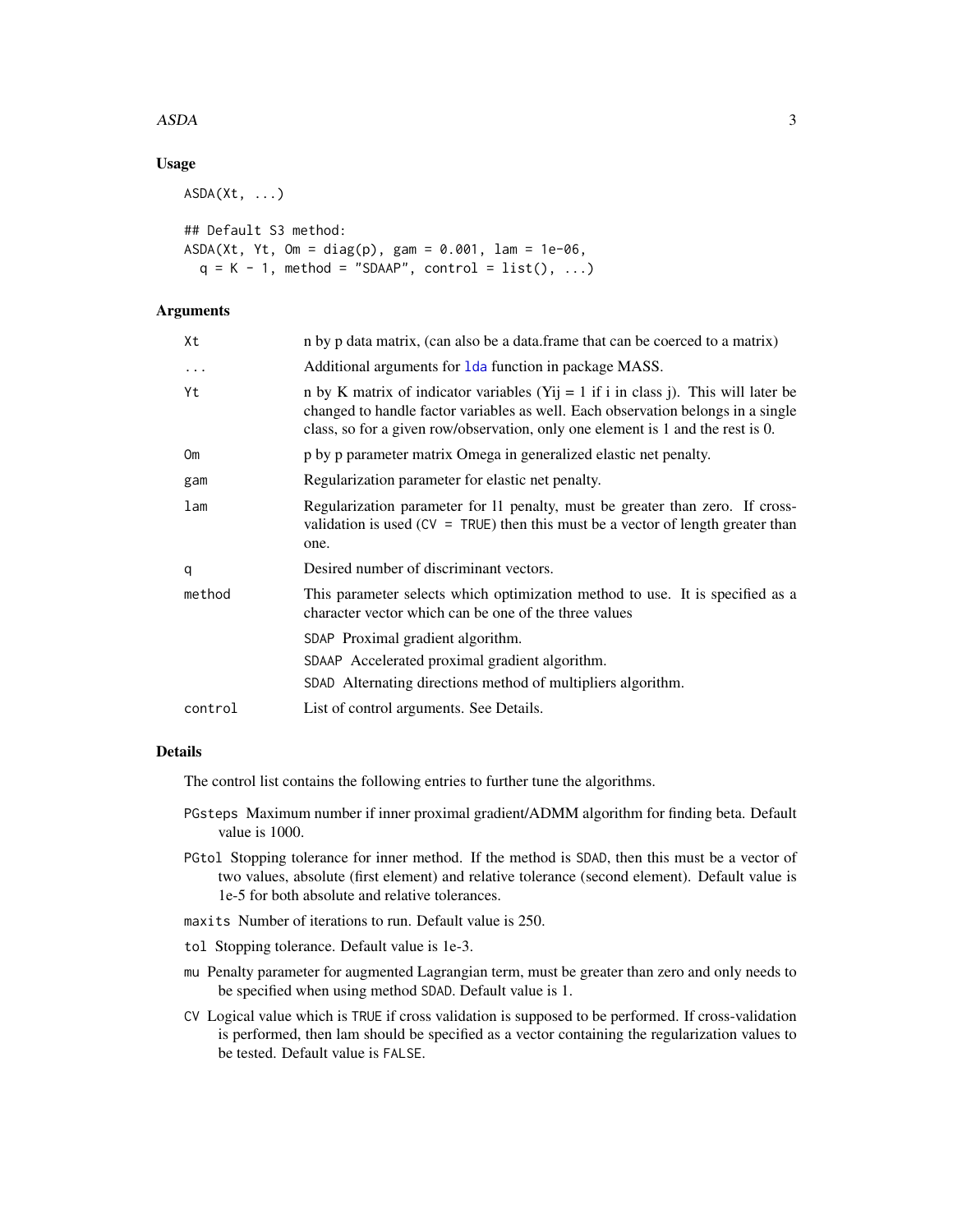- <span id="page-3-0"></span>folds Integer determining the number of folds in cross-validation. Not needed if CV is not specified. Default value is 5.
- feat Maximum fraction of nonzero features desired in validation scheme. Not needed if CV is not specified. Default value is 0.15.
- quiet Set to FALSE if status updates are supposed to be printed to the R console. Default value is TRUE. Note that this triggers a lot of printing to the console.

# Value

ASDA returns an object of [class](#page-0-0) "ASDA" including a list with the following named components:

call The matched call.

B p by q matrix of discriminant vectors, i.e. sparse loadings.

Q K by q matrix of scoring vectors, i.e. optimal scores.

varNames Names of the predictors used, i.e. column names of Xt.

origP Number of variables in Xt.

fit Output from function [lda](#page-0-0) on projected data. This is NULL the trivial solution is found, i.e. B is all zeroes. Use lower values of lam if that is the case.

classes The classes in Yt.

lambda The lambda/lam used, best value found by cross- validation if CV is TRUE.

NULL

### Note

The input matrix Xt should be normalized, i.e. each column corresponding to a variable should have its mean subtracted and scaled to unit length. The functions [normalize](#page-7-1) and [normalizetest](#page-8-1) are supplied for this purpose in the package.

# See Also

[SDAAP](#page-0-0), [SDAP](#page-0-0) and [SDAD](#page-0-0)

#### Examples

```
set.seed(123)
# Prepare training and test set
train <- c(1:40,51:90,101:140)
Xtrain <- iris[train,1:4]
nX <- normalize(Xtrain)
Xtrain <- nX$Xc
Ytrain <- iris[train,5]
Xtest <- iris[-train,1:4]
Xtest <- normalizetest(Xtest,nX)
Ytest <- iris[-train,5]
```
# Define parameters for Alternating Direction Method of Multipliers (SDAD) Om <- diag(4)+0.1\*matrix(1,4,4) #elNet coef mat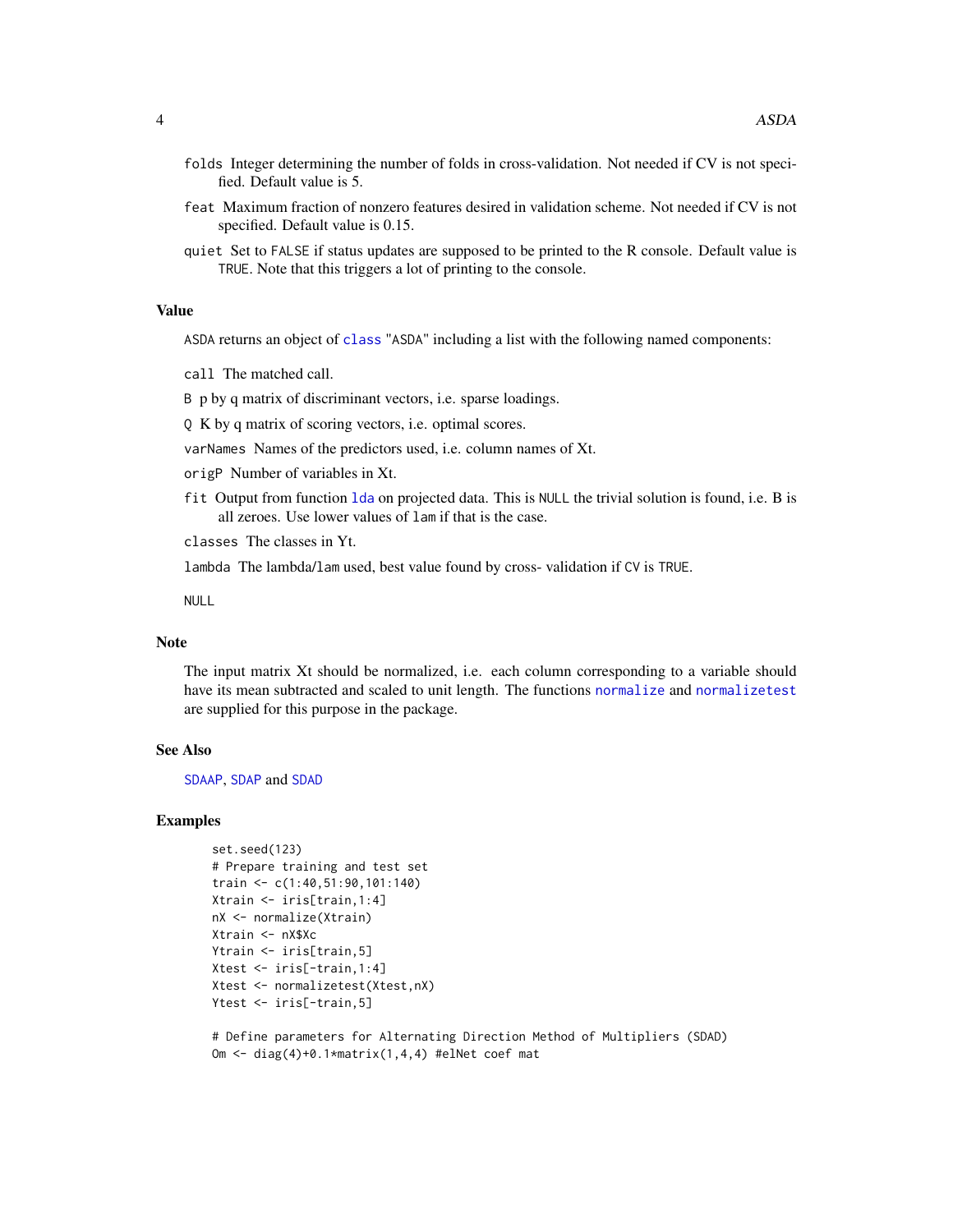```
gam <- 0.01
lam < -0.01method <- "SDAD"
q \leq -2control <- list(PGsteps = 100,
                PGtol = c(1e-5, 1e-5),mu = 1,
                maxits = 100,
                tol = 1e-3,
                quiet = FALSE)
# Run the algorithm
res <- ASDA(Xt = Xtrain,
            Yt = Ytrain,
            Om = Om,gam = gam,
            lam = lam,q = q,
            method = method,
            control = control)
# Can also just use the defaults, which is Accelerated Proximal Gradient (SDAAP):
resDef <- ASDA(Xtrain,Ytrain)
# Some example on simulated data
# Generate Gaussian data on three classes with plenty of redundant variables
# This example shows the basic steps on how to apply this to data, i.e.:
# 1) Setup training data
# 2) Normalize
# 3) Train
# 4) Predict
# 5) Plot projected data
# 6) Accuracy on test set
P <- 300 # Number of variables
N <- 50 # Number of samples per class
# Mean for classes, they are zero everywhere except the first 3 coordinates
m1 \leftarrow rep(0, P)m1[1] < -3m2 < -\text{rep}(0, P)m2[2] < -3m3 \leq -rep(0, P)m3[3] < -3# Sample dummy data
Xtrain <- rbind(MASS::mvrnorm(n=N,mu = m1, Sigma = diag(P)),
               MASS::mvrnorm(n=N,mu = m2, Sigma = diag(P)),
               MASS::mvrnorm(n=N,mu = m3, Sigma = diag(P)))
```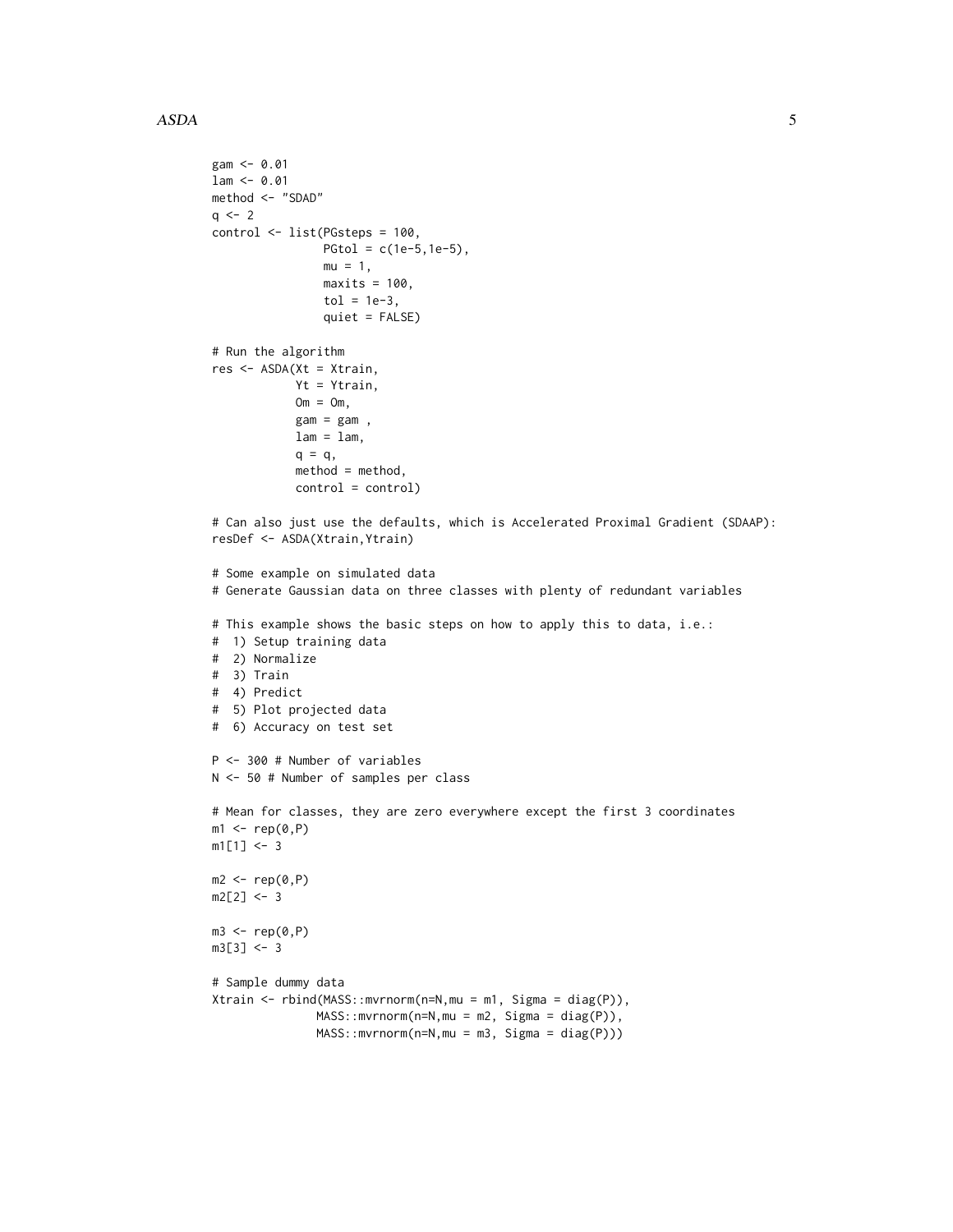```
Xtest \leq rbind(MASS::mvrnorm(n=N,mu = m1, Sigma = diag(P)),
               MASS::mvrnorm(n=N,mu = m2, Sigma = diag(P)),
               MASS::mvrnorm(n=N,mu = m3, Sigma = diag(P)))
# Generate the labels
Ytrain <- factor(rep(1:3,each=N))
Ytest <- Ytrain
# Normalize the data
Xt <- accSDA::normalize(Xtrain)
Xtrain <- Xt$Xc # Use the centered and scaled data
Xtest <- accSDA::normalizetest(Xtest,Xt)
# Train the classifier and increase the sparsity parameter from the default
# so we penalize more for non-sparse solutions.
res <- accSDA::ASDA(Xtrain,Ytrain,lam=0.01)
# Plot the projected training data, it is projected to
# 2-dimension because we have 3 classes. The number of discriminant
# vectors is maximum number of classes minus 1.
XtrainProjected <- Xtrain%*%res$beta
plot(XtrainProjected[,1],XtrainProjected[,2],col=Ytrain)
# Predict on the test data
preds <- predict(res, newdata = Xtest)
# Plot projected test data with predicted and correct labels
XtestProjected <- Xtest%*%res$beta
plot(XtestProjected[,1],XtestProjected[,2],col=Ytest,
     main="Projected test data with original labels")
plot(XtestProjected[,1],XtestProjected[,2],col=preds$class,
     main="Projected test data with predicted labels")
# Calculate accuracy
sum(preds$class == Ytest)/(3*N) # We have N samples per class, so total 3*N
```
ASDABarPlot *barplot for ASDA objects*

### Description

This is a function to visualize the discriminant vector from the ASDA method. The plot is constructed as a ggplot barplot and the main purpose of it is to visually inspect the sparsity of the discriminant vectors. The main things to look for are how many parameters are non-zero and if there is any structure in the ones that are non-zero, but the structure is dependent on the order you specify your variables. For time-series data, this could mean that a chunk of variables are non-zero that are close in time, meaning that there is some particular event that is best for discriminating between the classes that you have.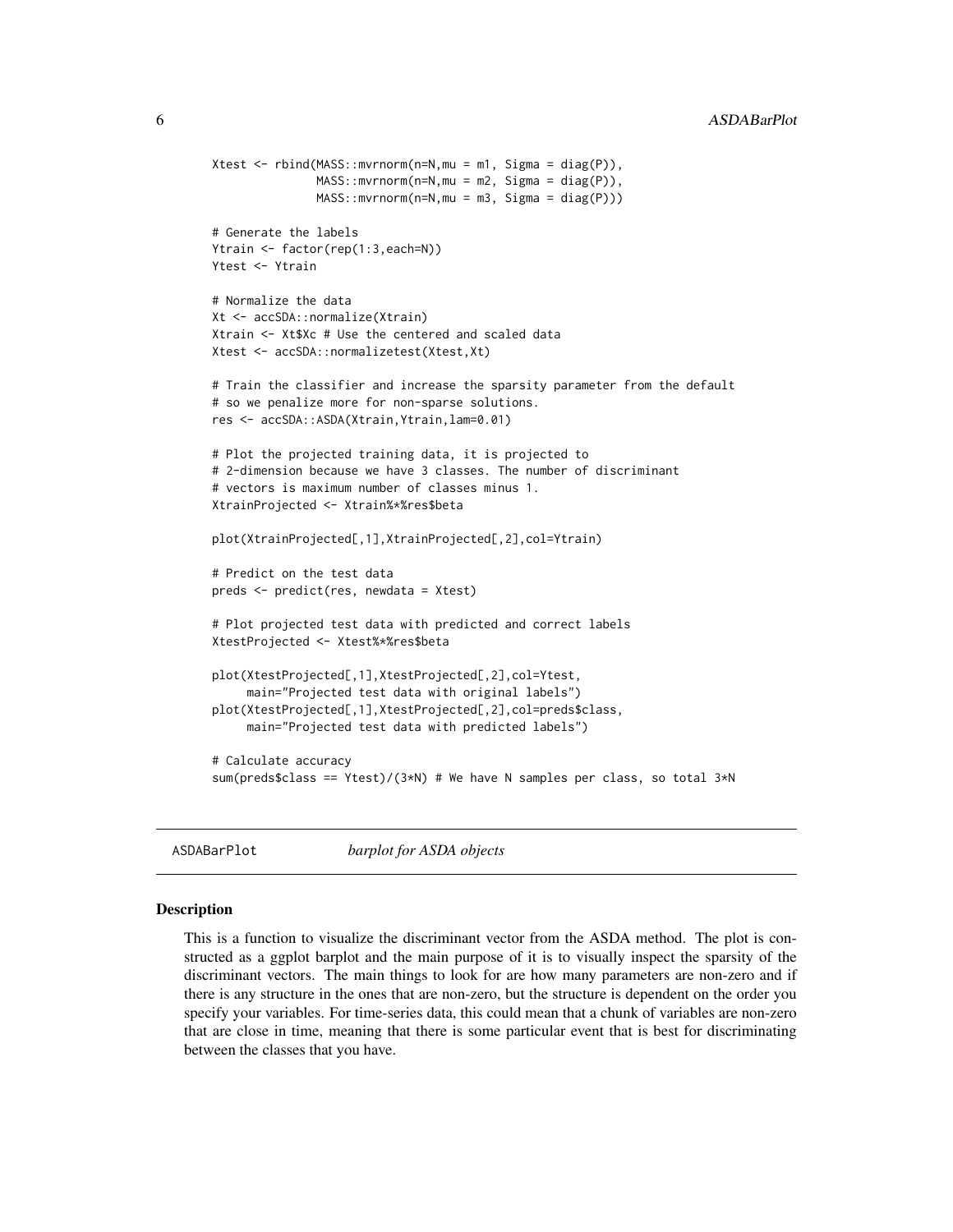# <span id="page-6-0"></span>ASDABarPlot 7

### Usage

ASDABarPlot(asdaObj, numDVs = 1, xlabel, ylabel, getList = FALSE, main, ...)

#### Arguments

| asdaObj  | Object from the ASDA function.                                                                                                                                                                                               |
|----------|------------------------------------------------------------------------------------------------------------------------------------------------------------------------------------------------------------------------------|
| numDVs   | Number of discriminant vectors (DVs) to plot. This is limited by the number<br>of DVs outputted from the ASDA function or k-1 DVs where k is the number of<br>classes. The first 1 to numDVs are plotted.                    |
| xlabel   | Label to put under every plot                                                                                                                                                                                                |
| ylabel   | Vector of y-axis labels for each plot, e.g. if there are three DVs, then ylab = $c$ ('Discriminant Vector 1<br>is a valid option.                                                                                            |
| getList  | Logical value indicating whether the output should be a list of the plots or the<br>plots stacked in one plot using the gridExtra package. By default the function<br>produces a single plot combining all plots of the DVs. |
| main     | Main title for the plots, this is not used if getList is set to TRUE.                                                                                                                                                        |
| $\cdots$ | Extra arguments to grid. arrange.                                                                                                                                                                                            |
|          |                                                                                                                                                                                                                              |

# Value

barplot.ASDA returns either a single combined plot or a list of individual ggplot objects.

# Note

This function is used as a quick diagnostics tool for the output from the ASDA function. Feel free to look at the code to customize the plots in any way you like.

#### See Also

[ASDA](#page-1-1)

# Examples

```
# Generate and ASDA object with your data, e.g.
# Prepare training and test set
# This is a very small data set, I advise you to try it on something with more
# variables, e.g. something from this source: http://www.cs.ucr.edu/~eamonn/time_series_data/
# or possibly run this on the Gaussian data example from the ASDA function
train <- c(1:40,51:90,101:140)
Xtrain <- iris[train,1:4]
nX <- normalize(Xtrain)
Xtrain <- nX$Xc
Ytrain <- iris[train,5]
Xtest <- iris[-train,1:4]
Xtest <- normalizetest(Xtest,nX)
Ytest <- iris[-train,5]
# Run the method
resIris <- ASDA(Xtrain,Ytrain)
```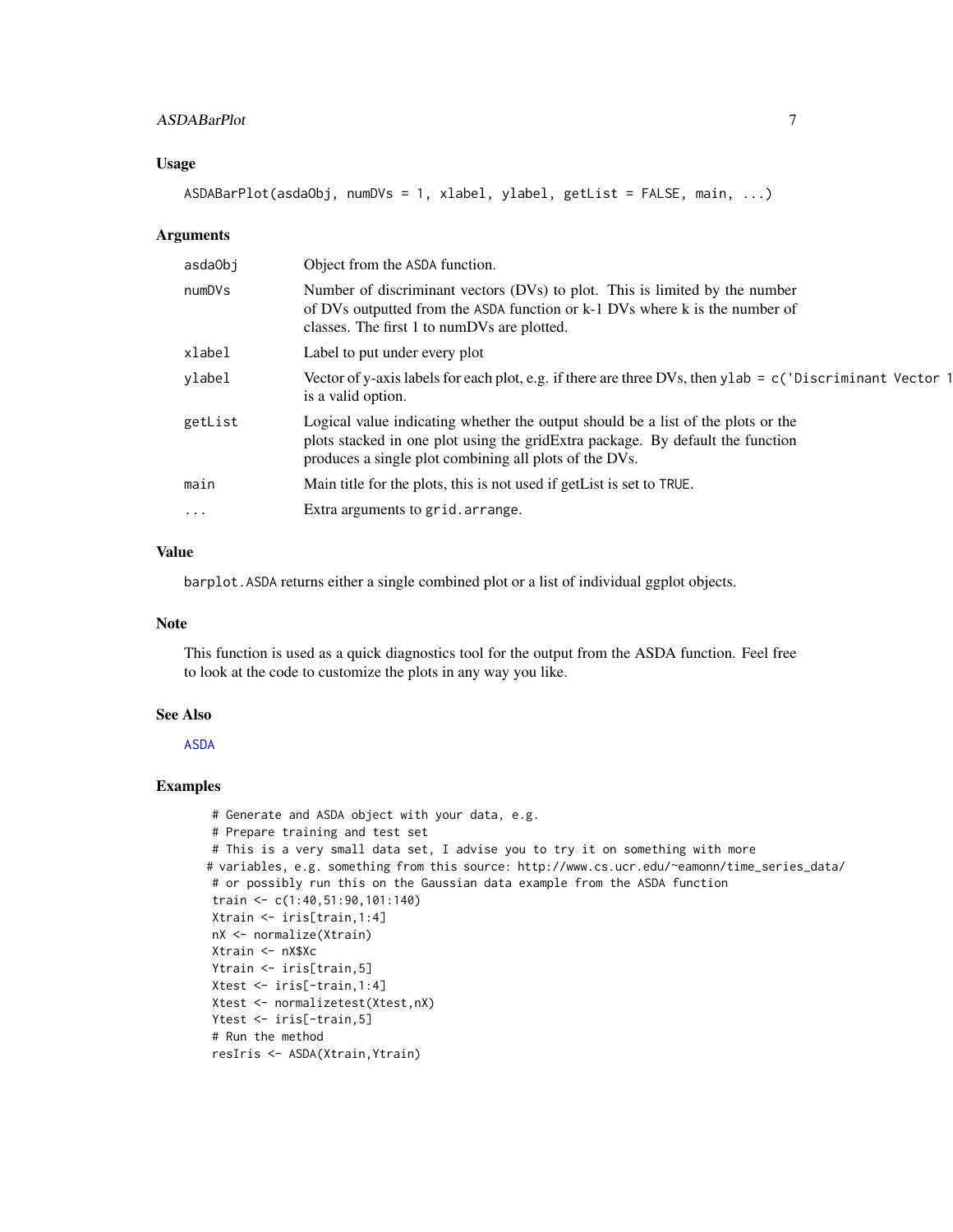#### <span id="page-7-0"></span>8 normalize the contract of the contract of the contract of the contract of the contract of the contract of the contract of the contract of the contract of the contract of the contract of the contract of the contract of th

```
# Look at the barplots of the DVs
ASDABarPlot(resIris)
```
# <span id="page-7-1"></span>normalize *Normalize training data*

# Description

Normalize a vector or matrix to zero mean and unit length columns.

#### Usage

normalize(X)

# Arguments

X a matrix with the training data with observations down the rows and variables in the columns.

# Details

This function can e.g. be used for the training data in the ASDA function.

#### Value

normalize Returns a list with the following attributes:

- Xc The normalized data
- mx Mean of columns of X.
- vx Length of columns of X.
- Id Logical vector indicating which variables are included in X. If some of the columns have zero length they are omitted

# Author(s)

Line Clemmensen

# References

Clemmensen, L., Hastie, T. and Ersboell, K. (2008) "Sparse discriminant analysis", Technical report, IMM, Technical University of Denmark

# See Also

[normalizetest](#page-8-1), [predict.ASDA](#page-9-1), [ASDA](#page-1-1)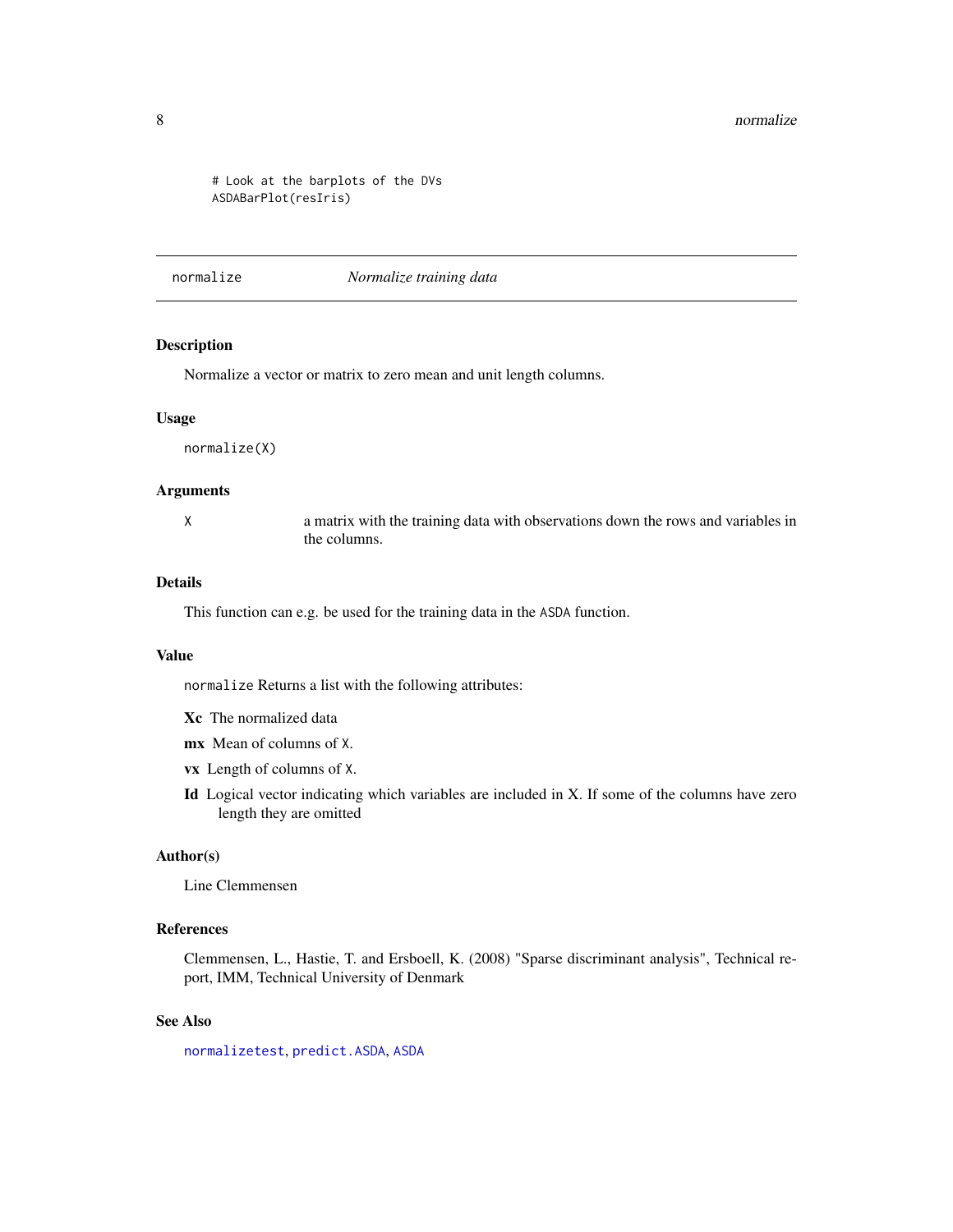# <span id="page-8-0"></span>normalizetest 9

# Examples

```
## Data
X<-matrix(sample(seq(3),12,replace=TRUE),nrow=3)
## Normalize data
Nm<-normalize(X)
print(Nm$Xc)
```

```
## See if any variables have been removed
which(!Nm$Id)
```
<span id="page-8-1"></span>normalizetest *Normalize training data*

# Description

Normalize test data using output from the normalize() of the training data

### Usage

```
normalizetest(Xtst, Xn)
```
# Arguments

| Xtst | a matrix with the test data with observations down the rows and variables in the |
|------|----------------------------------------------------------------------------------|
|      | columns.                                                                         |
| Хn   | List with the output from normalize $(Xtr)$ of the training data.                |

# Details

This function can e.g. be used for the test data in the predict. ASDA function.

# Value

normalizetest returns the normalized test data Xtst

# Author(s)

Line Clemmensen

# References

Clemmensen, L., Hastie, T. and Ersboell, K. (2008) "Sparse discriminant analysis", Technical report, IMM, Technical University of Denmark

# See Also

[normalize](#page-7-1), [predict.ASDA](#page-9-1), [ASDA](#page-1-1)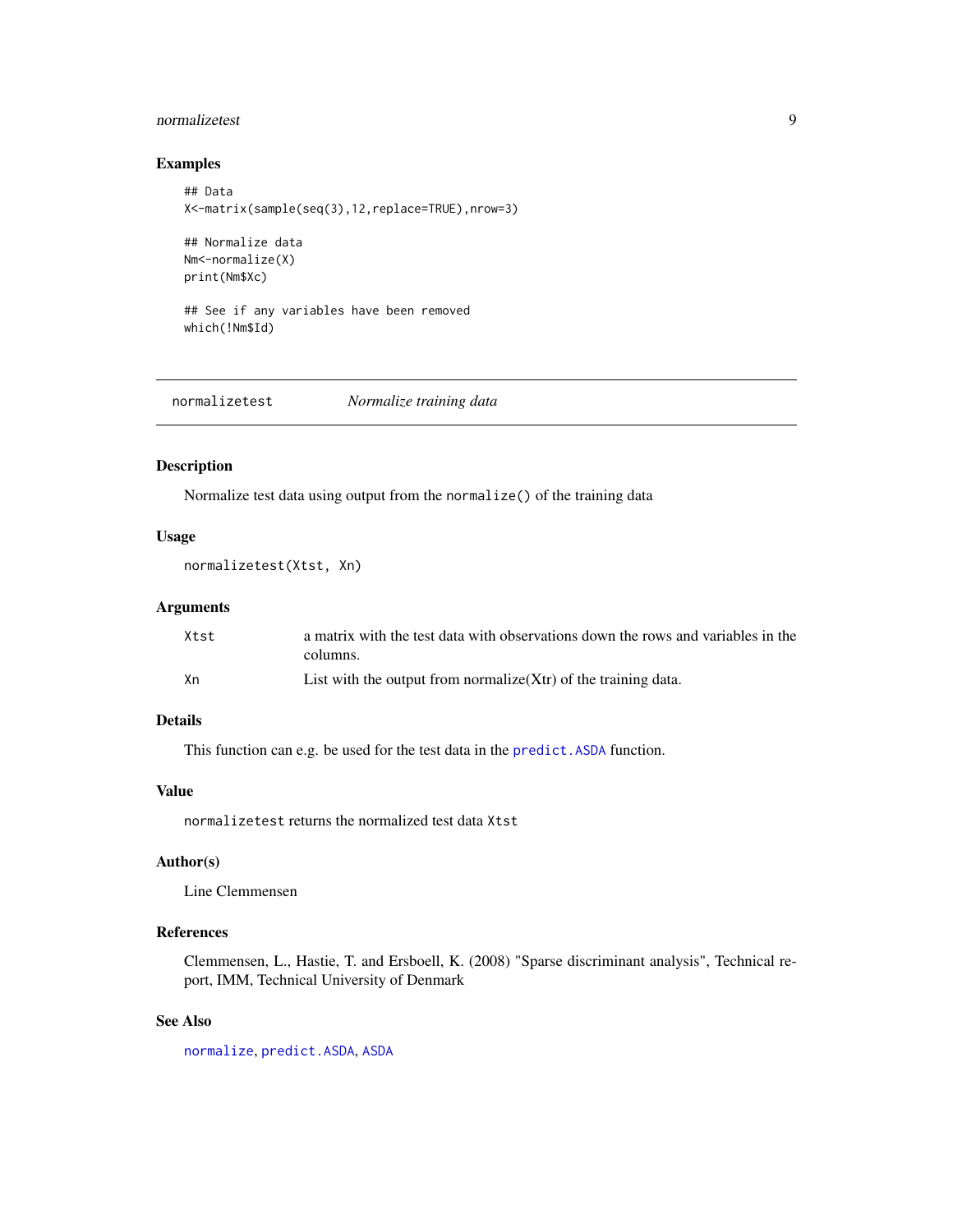# Examples

```
## Data
Xtr<-matrix(sample(seq(3),12,replace=TRUE),nrow=3)
Xtst<-matrix(sample(seq(3),12,replace=TRUE),nrow=3)
## Normalize training data
Nm<-normalize(Xtr)
## Normalize test data
Xtst<-normalizetest(Xtst,Nm)
```
<span id="page-9-1"></span>predict.ASDA *Predict method for sparse discriminant analysis*

# Description

Predicted values based on fit from the function [ASDA](#page-1-1). This function is used to classify new observations based on their explanatory variables/features.

#### Usage

```
## S3 method for class 'ASDA'
predict(object, newdata = NULL, ...)
```
# Arguments

| object   | Object of class ASDA. This object is returned from the function ASDA. |
|----------|-----------------------------------------------------------------------|
| newdata  | A matrix of new observations to classify.                             |
| $\cdots$ | Arguments passed to predict. Ida.                                     |

#### Value

A list with components:

class The classification (a factor)

posterior posterior probabilities for the classes

x the scores

# Note

The input matrix newdata should be normalized w.r.t. the normalization of the training data

#### See Also

[SDAAP](#page-0-0), [SDAP](#page-0-0) and [SDAD](#page-0-0)

<span id="page-9-0"></span>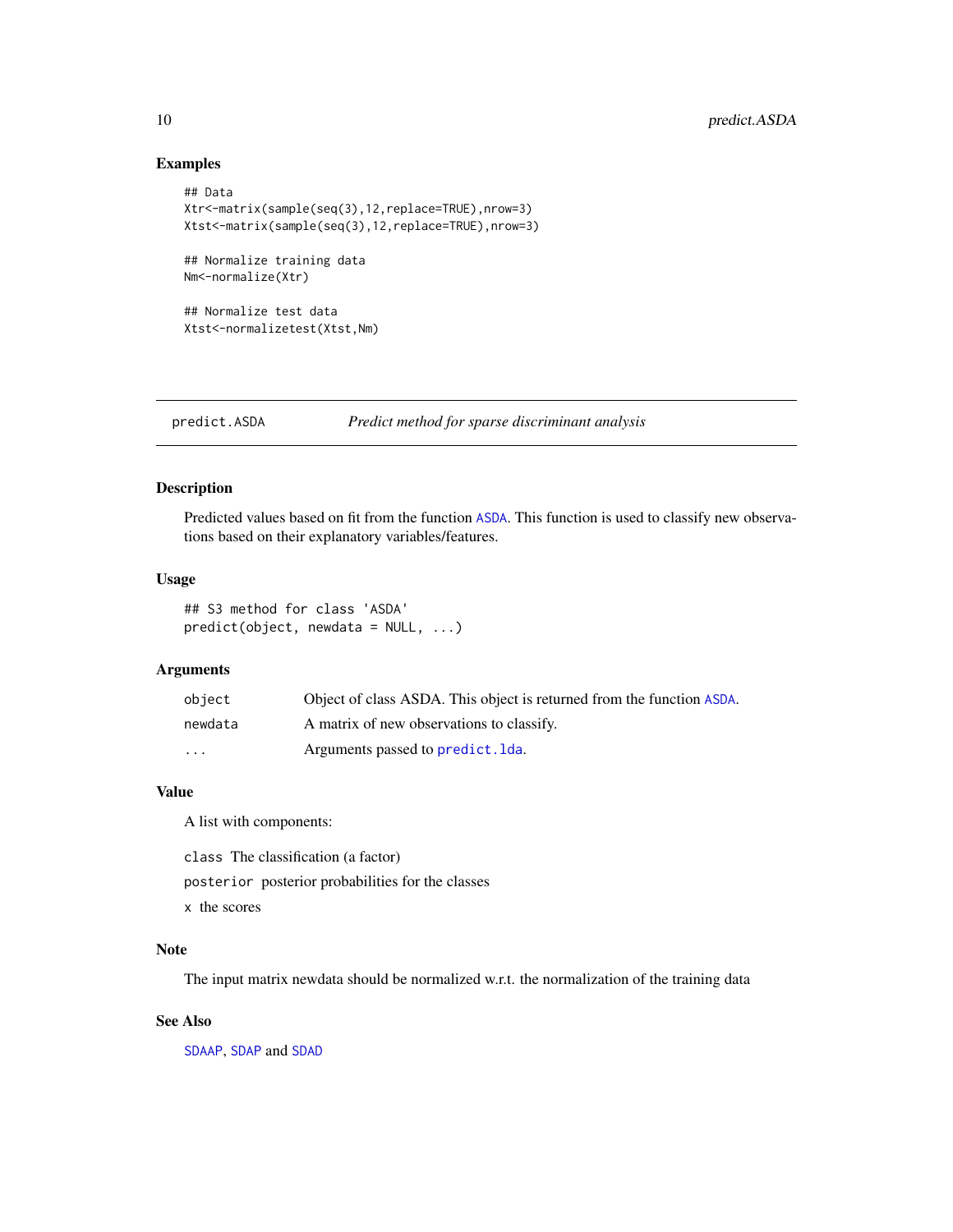# <span id="page-10-0"></span>print.ASDA 11

#### Examples

```
# Prepare training and test set
train <- c(1:40,51:90,101:140)
Xtrain <- iris[train,1:4]
nX <- normalize(Xtrain)
Xtrain <- nX$Xc
Ytrain <- iris[train,5]
Xtest <- iris[-train,1:4]
Xtest <- normalizetest(Xtest,nX)
Ytest <- iris[-train,5]
# Define parameters for SDAD
Om <- diag(4)+0.1*matrix(1,4,4) #elNet coef mat
gam <- 0.01
lam <- 0.01
method <- "SDAD"
q \le -2control <- list(PGsteps = 100,
                PGtol = c(1e-5, 1e-5),mu = 1,
                maxits = 100,
                tol = 1e-3,quiet = FALSE)
# Run the algorithm
res <- ASDA(Xt = Xtrain,
            Yt = Ytrain,
            Om = Om,gam = gam,
            lam = lam,q = q,
            method = method,control = control)
# Do the predictions on the test set
preds <- predict(object = res, newdata = Xtest)
```
print.ASDA *Print method for ASDA object*

#### Description

Prints a summary of the output from the [ASDA](#page-1-1) function. The output summarizes the discriminant analysis in human readable format.

#### Usage

```
## S3 method for class 'ASDA'
print(x, \text{ digits} = max(3, \text{ getOption("digits")} - 3),numshow = 5, ...)
```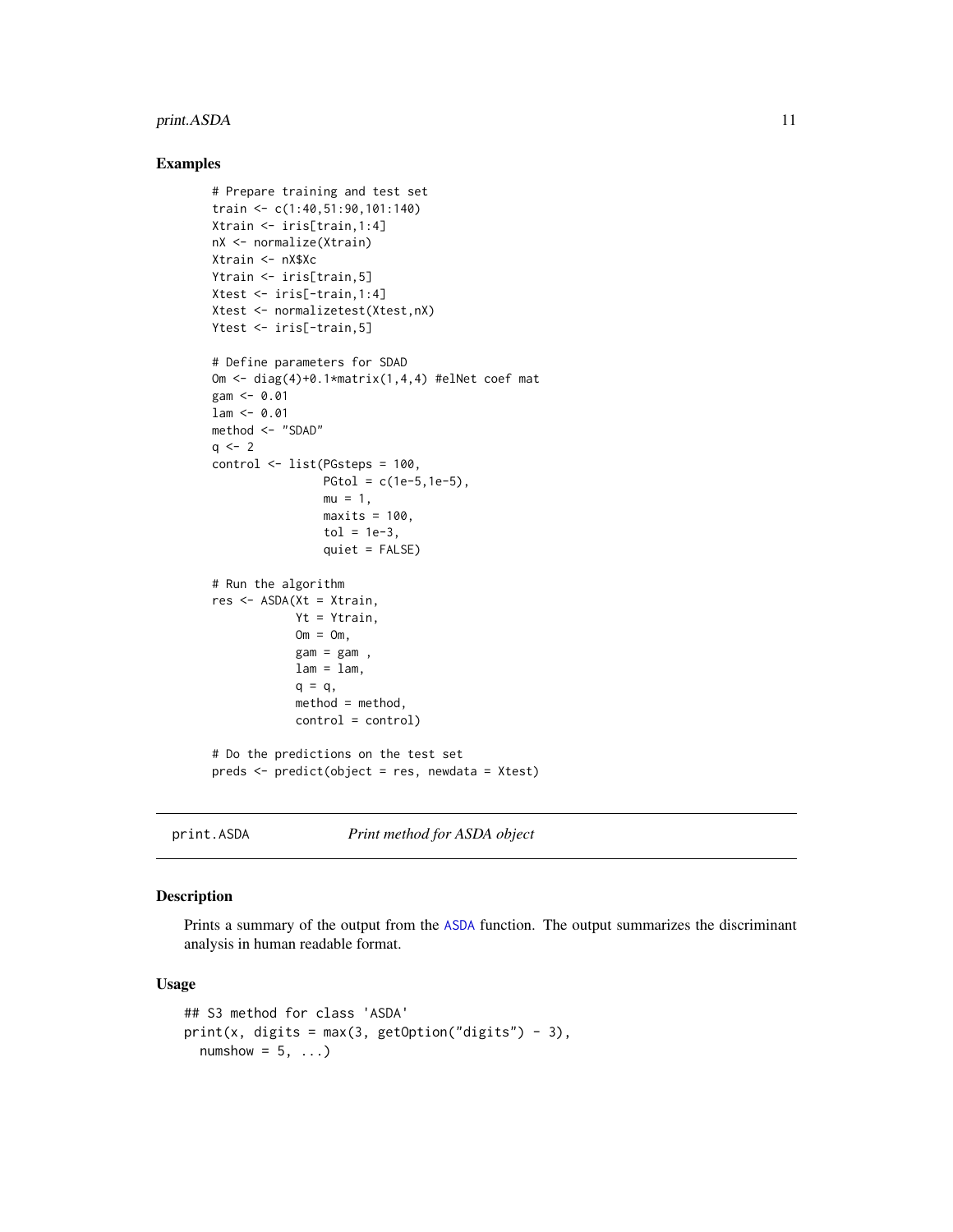# <span id="page-11-0"></span>Arguments

| $\mathsf{x}$            | Object of class ASDA. This object is returned from the function ASDA.  |
|-------------------------|------------------------------------------------------------------------|
| digits                  | Number of digits to show in printed numbers.                           |
| numshow                 | Number of best ranked variables w.r.t. to their absolute coefficients. |
| $\cdot$ $\cdot$ $\cdot$ | arguments passed to or from other methods.                             |

# Value

An invisible copy of x.

# See Also

[ASDA](#page-1-1), [predict.ASDA](#page-9-1) and [SDAD](#page-0-0)

# Examples

```
# Prepare training and test set
train <- c(1:40,51:90,101:140)
Xtrain <- iris[train,1:4]
nX <- normalize(Xtrain)
Xtrain <- nX$Xc
Ytrain <- iris[train,5]
Xtest <- iris[-train,1:4]
Xtest <- normalizetest(Xtest,nX)
Ytest <- iris[-train,5]
# Run the algorithm
resDef <- ASDA(Xtrain,Ytrain)
# Print
print(resDef)
```
<span id="page-11-1"></span>SZVD *Sparse Zero Variance Discriminant Analysis*

# Description

Applies SZVD heuristic for sparse zero-variance discriminant analysis to given training set.

# Usage

```
SZVD(train, ...)
## Default S3 method:
SZVD(train, gamma, D, penalty = TRUE, scaling = TRUE,
  tol = list(abs = 1e-04, rel = 1e-04), maxits = 2000, beta = 1,
  quiet = TRUE)
```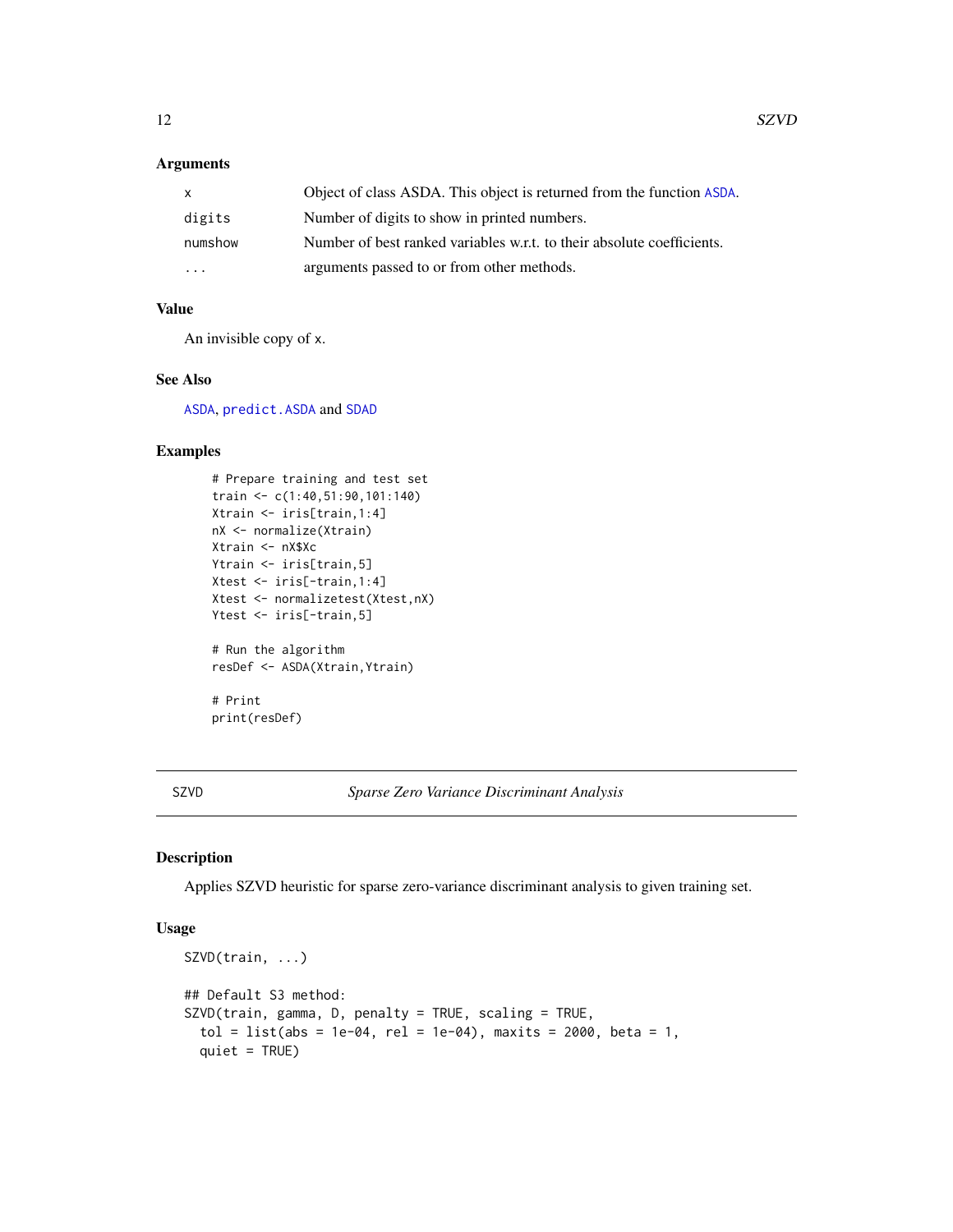#### <span id="page-12-0"></span> $SZVD$  13

# **Arguments**

| train    | Data matrix where first column is the response class.                                         |
|----------|-----------------------------------------------------------------------------------------------|
| $\ddots$ | Parameters passed to SZVD. default.                                                           |
| gamma    | Set of regularization parameters controlling 11-penalty.                                      |
| D        | dictionary/basis matrix.                                                                      |
| penalty  | Controls whether to apply reweighting of 11-penalty (using sigma = within-class<br>std devs). |
| scaling  | Logical indicating whether to scale data such that each feature has variance 1.               |
| tol      | Stopping tolerances for ADMM algorithm, must include tolstel and tolsabs.                     |
| maxits   | Maximum number of iterations used in the ADMM algorithm.                                      |
| beta     | penalty term controlling the splitting constraint.                                            |
| quiet    | Print intermediate outpur or not.                                                             |

# Details

This function will currently solve as a standalone function in accSDA for time comparison. A wrapper function like ASDA will be created to use the functionality of plots and such. Maybe call it ASZDA. For that purpose the individual ZVD function will need to be implemented.

# Value

SZVD returns an object of [class](#page-0-0) "SZVD" including a list with the following named components:

DVs Discriminant vectors.

its Number of iterations required to find DVs.

pen\_scal Weights used in reweighted l1-penalty.

N Basis for the null-space of the sample within-class covariance.

means Training class-means.

mus Training meand and variance scaling/centering terms.

w0 unpenalized zero-variance discriminants (initial solutions) plus B and W, etc.

NULL

### See Also

Used by: [SZVDcv](#page-13-1).

# Examples

```
set.seed(123)
P <- 300 # Number of variables
N <- 50 # Number of samples per class
# Mean for classes, they are zero everywhere except the first 3 coordinates
m1 \leftarrow rep(0, P)
```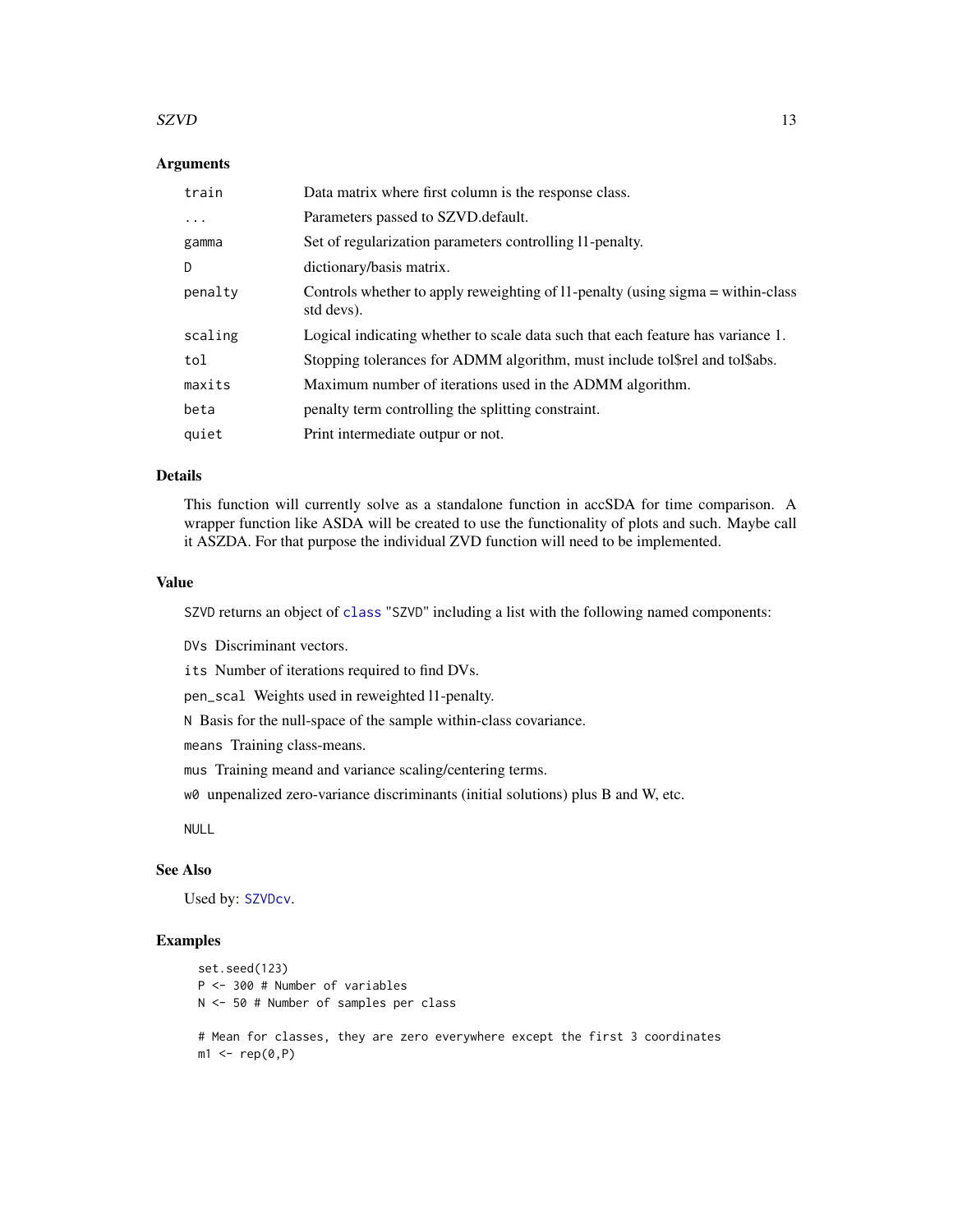```
m1[1] <- 3
m2 < -rep(0, P)m2[2] < -3m3 \leq -rep(0, P)m3[3] < -3# Sample dummy data
Xtrain <- rbind(MASS::mvrnorm(n=N,mu = m1, Sigma = diag(P)),
               MASS::mvrnorm(n=N,mu = m2, Sigma = diag(P)),
              MASS::mvrnorm(n=N,mu = m3, Sigma = diag(P)))
# Generate the labels
Ytrain <- rep(1:3,each=N)
# Normalize the data
Xt <- accSDA::normalize(Xtrain)
Xtrain <- Xt$Xc
# Train the classifier and increase the sparsity parameter from the default
# so we penalize more for non-sparse solutions.
res <- accSDA::SZVD(cbind(Ytrain,Xtrain),beta=2.5,
                   maxits=1000, tol = list(abs = 1e-04, rel = 1e-04)
```
<span id="page-13-1"></span>

SZVDcv *Cross-validation of sparse zero variance discriminant analysis*

#### Description

Applies alternating direction methods of multipliers to solve sparse zero variance discriminant analysis.

# Usage

```
SZVDcv(Atrain, ...)
## Default S3 method:
SZVDcv(Atrain, Aval, k, num_gammas, g_mults, D, sparsity_pen,
  scaling, penalty, beta, tol, ztol, maxits, quiet)
```
# Arguments

| Atrain                  | Training data set.                                     |
|-------------------------|--------------------------------------------------------|
| $\cdot$ $\cdot$ $\cdot$ | Parameters passed to SZVD. default.                    |
| Aval                    | Validation set.                                        |
| k                       | Number of classes within training and validation sets. |

<span id="page-13-0"></span>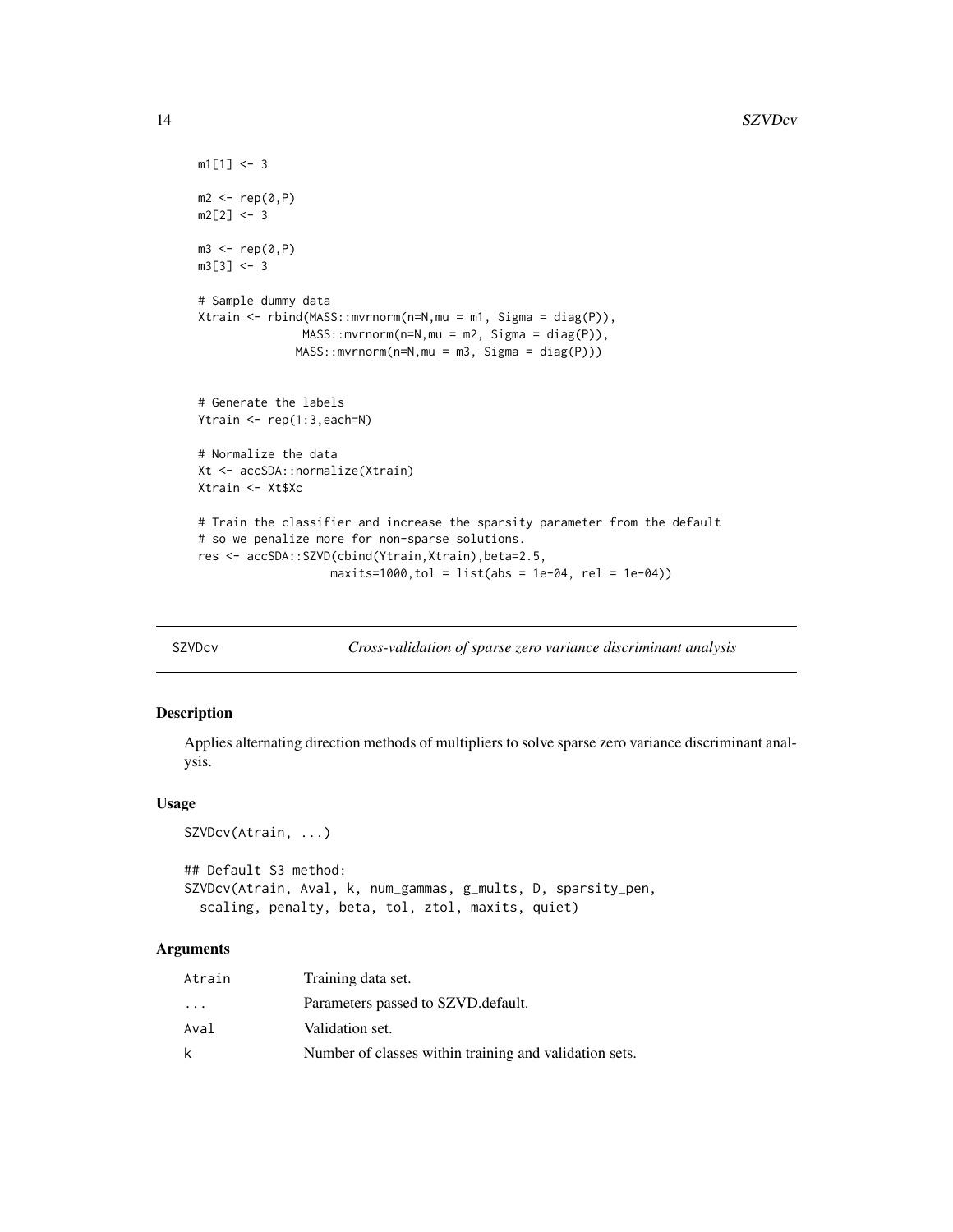#### <span id="page-14-0"></span> $SZVDcv$  15

| num_gammas   | Number of gammas to train on.                                                                                              |
|--------------|----------------------------------------------------------------------------------------------------------------------------|
| g_mults      | Parameters defining range of gammas to train, g_max*(c_min, c_max). Note<br>that it is an array/vector with two elements.  |
| D            | Penalty dictionary basis matrix.                                                                                           |
| sparsity_pen | weight defining validation criteria as weighted sum of misclassification error<br>and cardinality of discriminant vectors. |
| scaling      | Whether to rescale data so each feature has variance 1.                                                                    |
| penalty      | Controls whether to apply reweighting of 11-penalty (using sigma = within-class<br>std devs)                               |
| beta         | Parameter for augmented Lagrangian term in the ADMM algorithm.                                                             |
| tol          | Stopping tolerances for the ADMM algorithm, must have tol\$rel and tol\$abs.                                               |
| ztol         | Threshold for truncating values in DVs to zero.                                                                            |
| maxits       | Maximum number of iterations used in the ADMM algorithm.                                                                   |
| quiet        | Controls display of intermediate results.                                                                                  |

# Details

This function might require a wrapper similar to ASDA.

# Value

SZVDcv returns an object of [class](#page-0-0) "SZVDcv" including a list with the following named components:

DVs Discriminant vectors for the best choice of gamma.

all\_DVs Discriminant vectors for all choices of gamma.

l0\_DVs Discriminant vectors for gamma minimizing cardinality.

mc\_DVs Discriminant vector minimizing misclassification.

gamma Choice of gamma minimizing validation criterion.

gammas Set of all gammas trained on.

max\_g Maximum value of gamma guaranteed to yield a nontrivial solution.

ind Index of best gamma.

w0 unpenalized zero-variance discriminants (initial solutions) plus B and W, etc. from ZVD

NULL

# See Also

Non CV version: [SZVD](#page-11-1).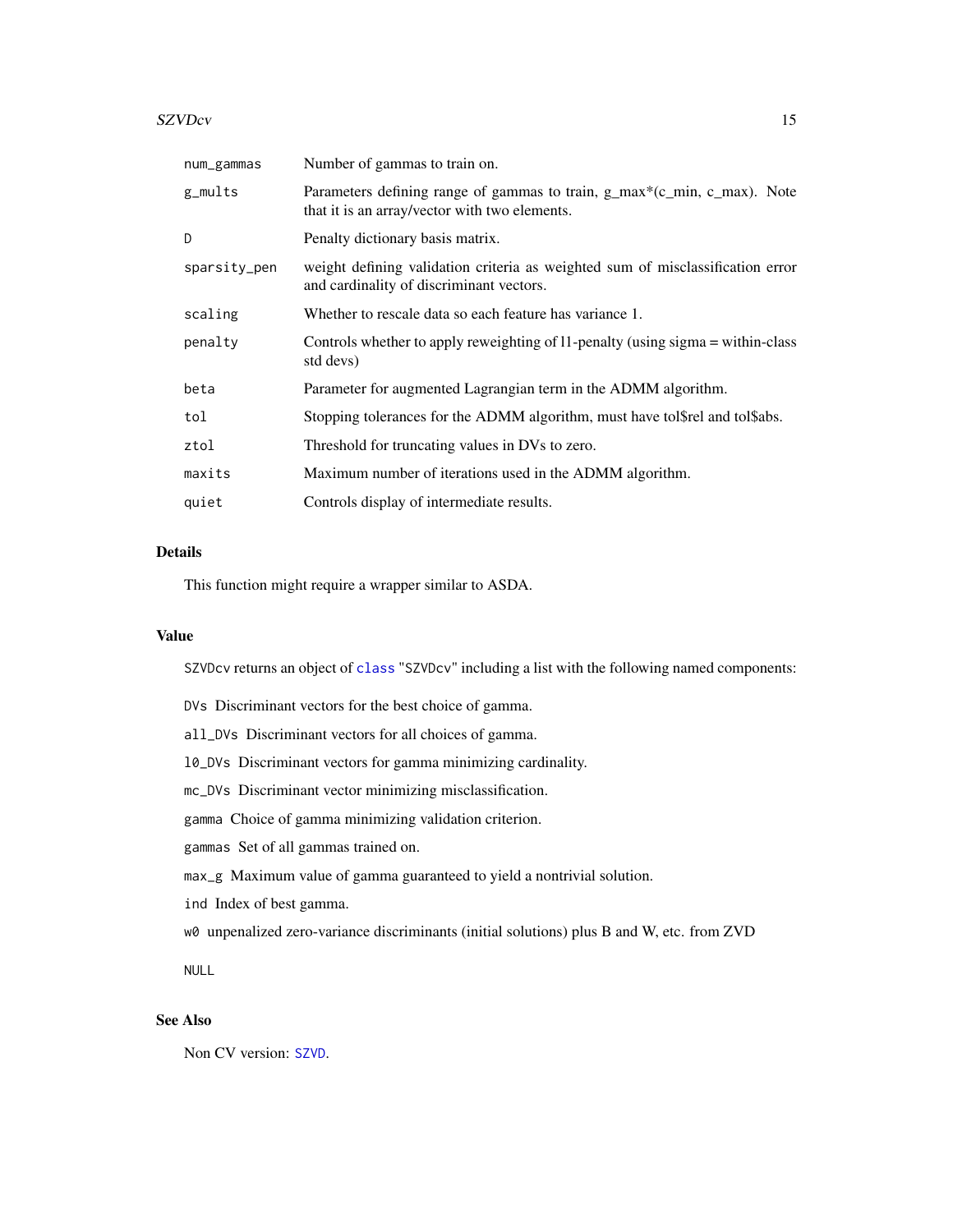### Examples

```
P <- 300 # Number of variables
N <- 50 # Number of samples per class
# Mean for classes, they are zero everywhere except the first 3 coordinates
m1 \leq -\text{rep}(\emptyset, P)m1[1] <- 3
m2 < -\text{rep}(0, P)m2[2] < -3m3 \leq -rep(0, P)m3[3] < -3# Sample dummy data
Xtrain \leftarrow \text{rbind}(\text{MASS}: \text{mvrnorm}(n=N, mu = m1, \text{Sigma} = \text{diag}(P)),MASS::mvrnorm(n=N,mu = m2, Sigma = diag(P)),MASS::mvrnorm(n=N,mu = m3, Sigma = diag(P)))Xval <- rbind(MASS::mvrnorm(n=N,mu = m1, Sigma = diag(P)),
                 MASS::mvrnorm(n=N,mu = m2, Sigma = diag(P)),
                MASS::mvrnorm(n=N,mu = m3, Sigma = diag(P)))
# Generate the labels
Ytrain <- rep(1:3,each=N)
Yval \leq rep(1:3, each=N)
# Train the classifier and increase the sparsity parameter from the default
# so we penalize more for non-sparse solutions.
res <- accSDA::SZVDcv(cbind(Ytrain,Xtrain),cbind(Yval,Xval),num_gammas=4,
                        g_{\text{mults}} = c(0,1), beta=2.5,
                        D=diag(P), maxits=100,tol=list(abs=1e-3,rel=1e-3), k = 3,
                       ztol=1e-4,sparsity_pen=0.3,quiet=FALSE,penalty=TRUE,scaling=TRUE)
```
SZVD\_kFold\_cv *Cross-validation of sparse zero variance discriminant analysis*

# Description

Applies alternating direction methods of multipliers to solve sparse zero variance discriminant analysis.

### Usage

```
SZVD_kFold_cv(X, ...)
## Default S3 method:
SZVD_kFold_cv(X, Y, folds, gams, beta, D, q, maxits, tol,
  ztol, feat, penalty, quiet)
```
<span id="page-15-0"></span>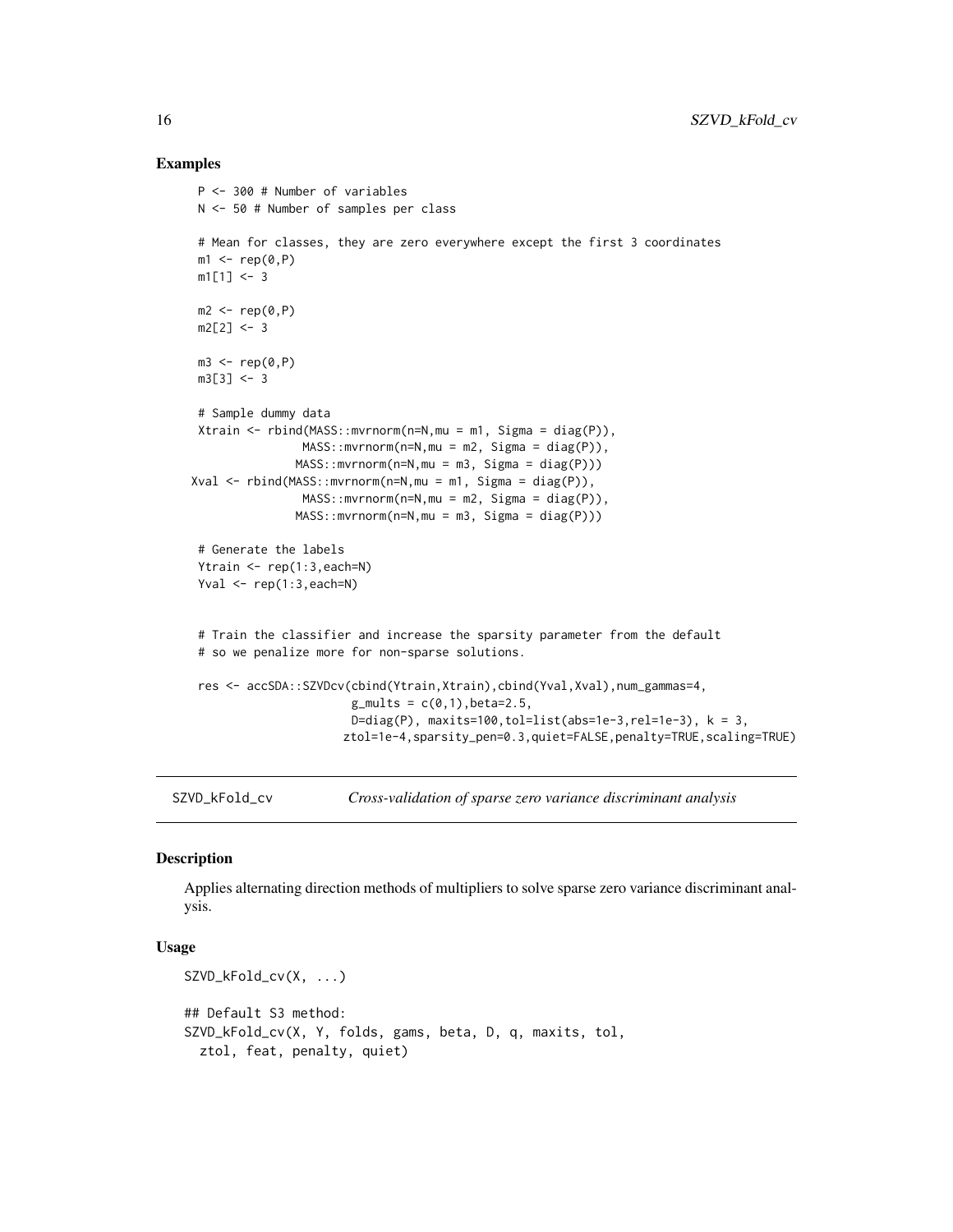# <span id="page-16-0"></span>Arguments

| X       | n by p data matrix, variables should be scaled to by sd                                                                                                |
|---------|--------------------------------------------------------------------------------------------------------------------------------------------------------|
| .       | Parameters passed to SZVD.default.                                                                                                                     |
| Y       | n by K indicator matrix.                                                                                                                               |
| folds   | number of folds to use in K-fold cross-validation.                                                                                                     |
| gams    | Number of regularly spaced regularization parameters to try in $[0,1]*max_{gamma}$ amma.<br>See details for how max_gamma is computed in the function. |
| beta    | Augmented Lagrangian parameter. Must be greater than zero.                                                                                             |
| D       | Penalty dictionary basis matrix.                                                                                                                       |
| q       | Desired number of discriminant vectors.                                                                                                                |
| maxits  | Number of iterations to run ADMM algorithm.                                                                                                            |
| tol     | Stopping tolerances for ADMM, must have tol\$rel and tol\$abs.                                                                                         |
| ztol    | Rounding tolerance for truncating entries to 0.                                                                                                        |
| feat    | Maximum fraction of nonzero features desired in validation scheme.                                                                                     |
| penalty | Controls whether to apply reweighting of 11-penalty (using sigma = within-class<br>std devs)                                                           |
| quiet   | toggles between displaying intermediate statistics.                                                                                                    |

#### Details

Add how max\_gamma is calculated from the ZVD solution. This function might require a wrapper similar to ASDA.

# Value

SZVDcv returns an object of [class](#page-0-0) "SZVDcv" including a list with the named components DVs and gambest. Where DVs are the discriminant vectors for the best l1 regularization parameter and gambest is the best regularization parameter found in the cross-validation. NULL

# See Also

Used by: [SZVDcv](#page-13-1).

# Examples

```
P <- 150 # Number of variables
N <- 20 # Number of samples per class
# Mean for classes, they are zero everywhere except the first 3 coordinates
m1 \leftarrow rep(0, P)m1[1] < -3m2 < - rep(0, P)m2[2] < -3
```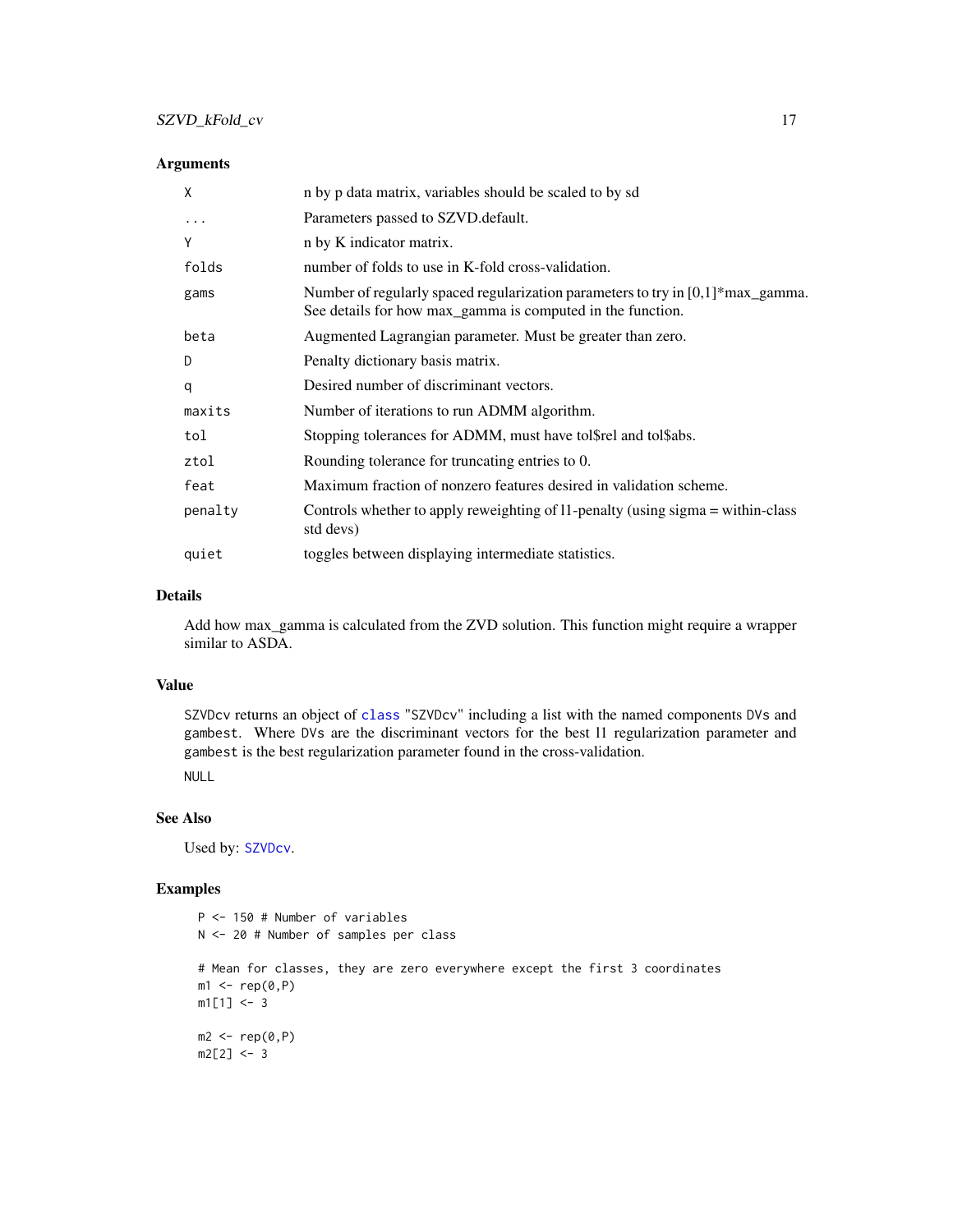```
m3 \leq -rep(0, P)m3[3] < -3# Sample dummy data
Xtrain <- rbind(MASS::mvrnorm(n=N,mu = m1, Sigma = diag(P)),
               MASS::mvrnorm(n=N,mu = m2, Sigma = diag(P)),
              MASS::mvrnorm(n=N,mu = m3, Sigma = diag(P)))
# Generate the labels
Ytrain <- cbind(c(rep(1,N),rep(0,2*N)),
                c(rep(\theta, N), rep(1,N),rep(\theta, N)),c(rep(0,2*N),rep(1,N)))
# Normalize the data
Xt <- accSDA::normalize(Xtrain)
Xtrain <- Xt$Xc
# Train the classifier and increase the sparsity parameter from the default
# so we penalize more for non-sparse solutions.
res <- accSDA::SZVD_kFold_cv(Xtrain,Ytrain,folds=2,gams=2,beta=2.5,q=1, D=diag(P),
                            maxits=50,tol=list(abs=1e-2,rel=1e-2),
                            ztol=1e-3,feat=0.3,quiet=FALSE,penalty=TRUE)
```
#### ZVD *Zero Variance Discriminant Analysis*

# Description

Implements the ZVD algorithm to solve dicriminant vectors.

### Usage

```
ZVD(A, \ldots)## Default S3 method:
ZVD(A, scaling = FALSE, get_DVs = FALSE)
```
#### Arguments

| A        | Matrix, where first column corresponds to class labels.                   |
|----------|---------------------------------------------------------------------------|
| $\ddots$ | Parameters passed to ZVD. default.                                        |
| scaling  | Logical whether to rescale data so each feature has variance 1.           |
| get_DVs  | Logical whether to obtain unpenalized zero-variance discriminant vectors. |

# Details

This function should potentially be made internal for the release.

<span id="page-17-0"></span>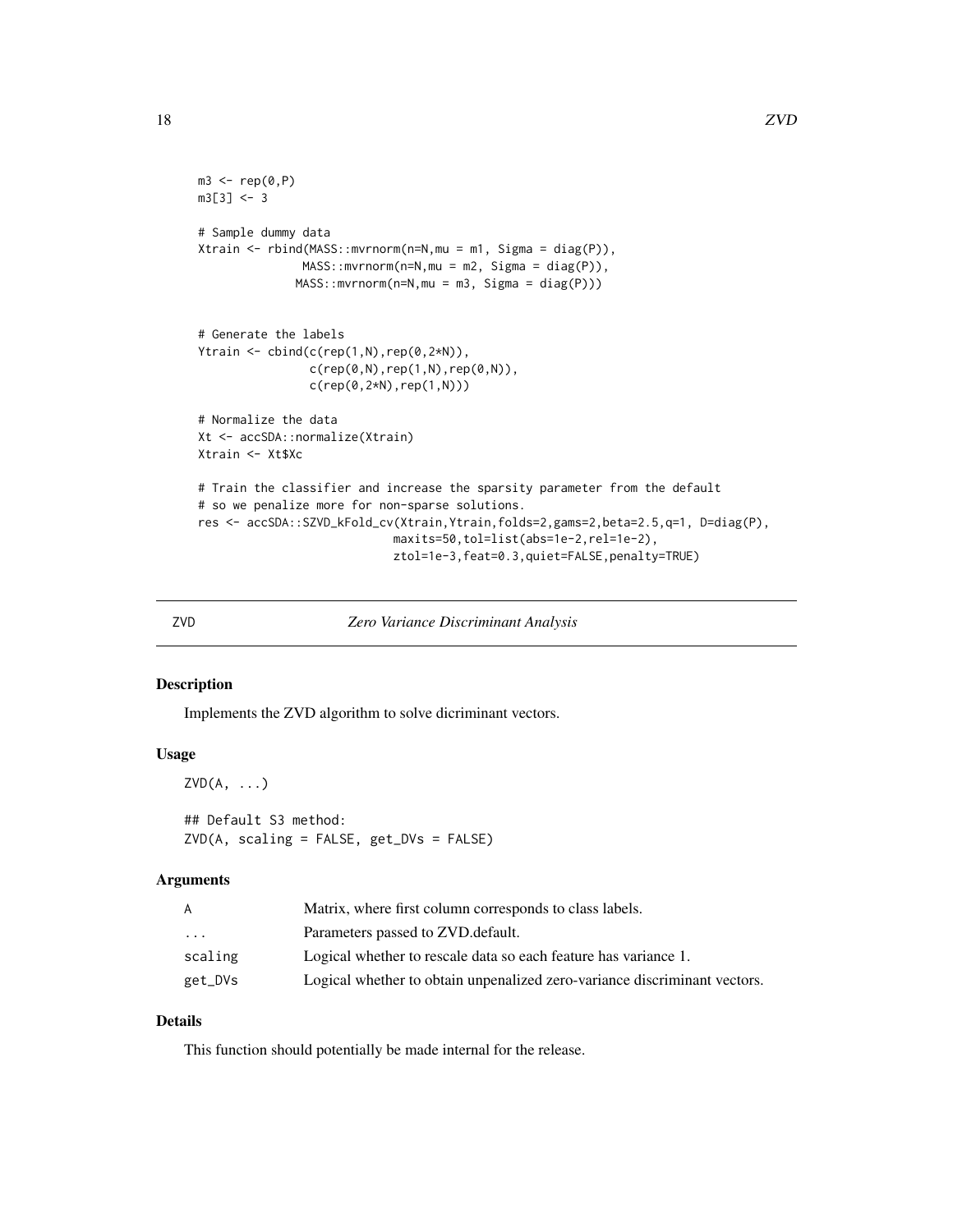# <span id="page-18-0"></span>Value

SZVDcv returns an object of [class](#page-0-0) "ZVD" including a list with the following named components:

dvs discriminant vectors (optional).

B sample between-class covariance.

W sample within-class covariance.

N basis for the null space of the sample within-class covariance.

mu training mean and variance scaling/centering terms

means vectors of sample class-means.

k number of classes in given data set.

labels list of classes.

obs matrix of data observations.

class\_obs Matrices of observations of each class.

NULL

# See Also

Used by: [SZVDcv](#page-13-1).

# Examples

# Generate Gaussian data on three classes with bunch of redundant variables

```
P <- 300 # Number of variables
N <- 50 # Number of samples per class
# Mean for classes, they are zero everywhere except the first 3 coordinates
ml \leftarrow rep(0, P)m1[1] <- 3
m2 < - rep(0, P)m2[2] < -3m3 \leq -rep(0, P)m3[3] < -3# Sample dummy data
Xtrain <- rbind(MASS::mvrnorm(n=N,mu = m1, Sigma = diag(P)),
            MASS::mvrnorm(n=N,mu = m2, Sigma = diag(P)),
            MASS::mvrnorm(n=N,mu = m3, Sigma = diag(P)))
# Generate the labels
Ytrain <- rep(1:3,each=N)
```
# Normalize the data Xt <- accSDA::normalize(Xtrain)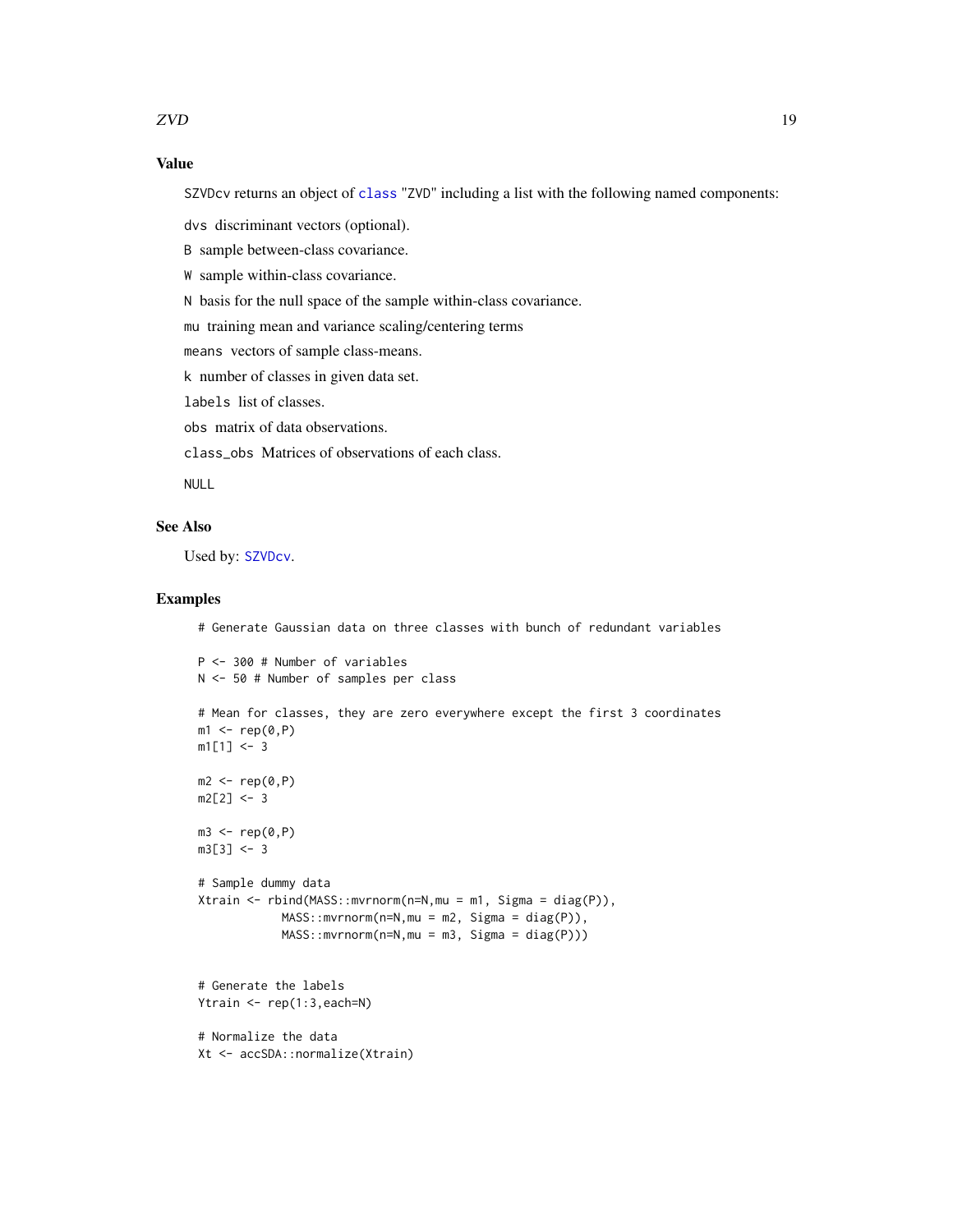# Xtrain <- Xt\$Xc

# Train the classifier and increase the sparsity parameter from the default # so we penalize more for non-sparse solutions. res <- accSDA::ZVD(cbind(Ytrain,Xtrain))